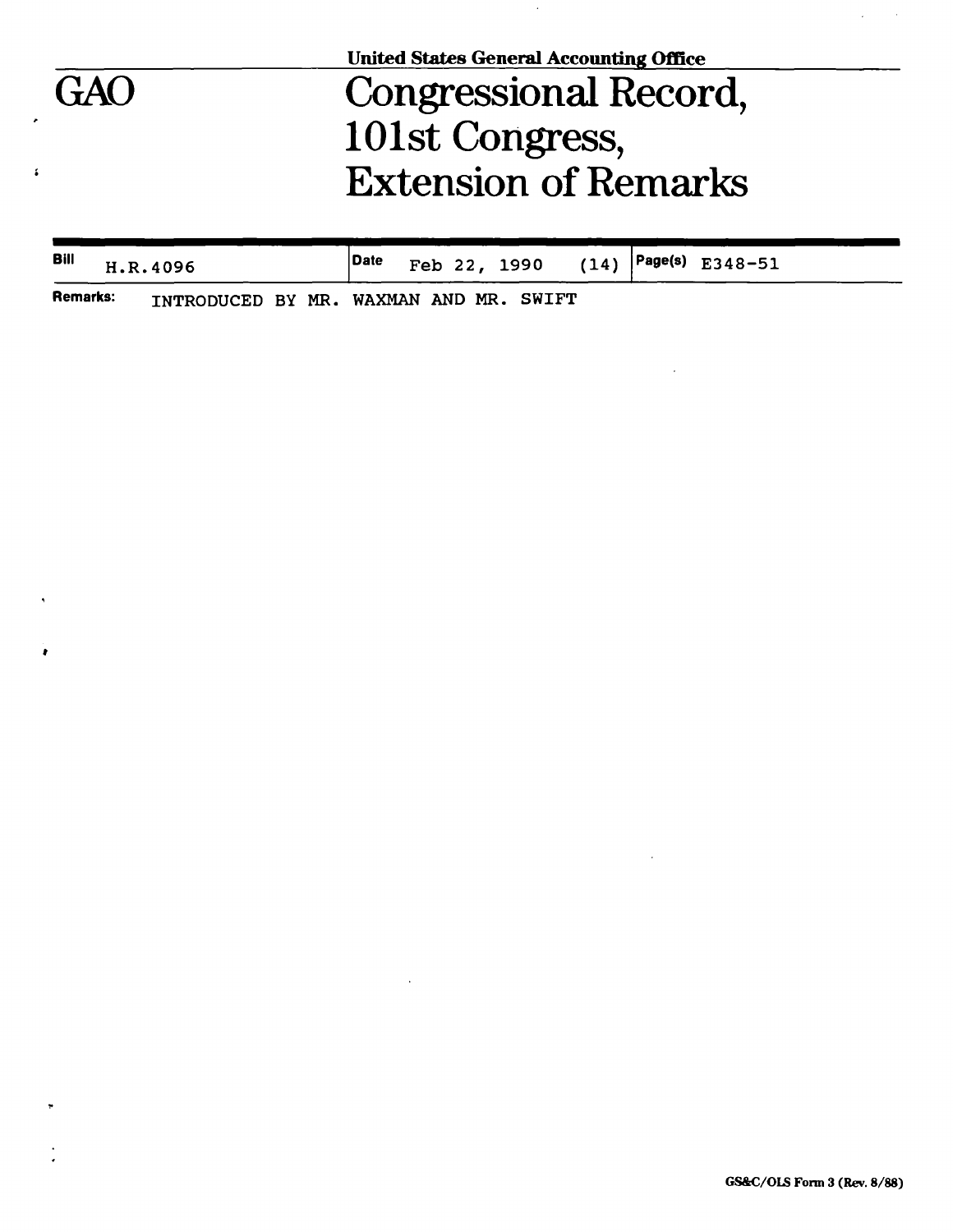# **DIGITAL AUDIO TAPE RECORDER ACT OP 1990**

Y

#### **HON. HENRY A. WAXMAN OF CALIFORNIA**

### **IN THE HOUSE OF REPRESENTATIVES**  *Thursday, February 22, 1990*

Mr. WAXMAN. Mr. Speaker, I am pleased to join my colleagues Messrs. SWIFT, COOPER, **BOUCHEH, OXLEY, FIELDS, RlTTER, BRUCE,**  BARTON, and TAUKE on the Energy and Commerce Committee in introducing the Digital Audio Tape Recorder Act of 1990.

Digital audio tape [DAT], like compact discs, was developed with the state-of-the-art digital technology that has revolutionized the quality of music recordings available to consumers. While compact discs only allow prerecorded music to be played back, DAT goes one step further and allows it also to be recorded. And, unlike copies on analog tape, DAT copies, whether they are the first or thousandth generation, have the same master copy quality as the original recording.

This recording technology, which was developed a number of years ago in Japan and is just now being introduced to the United States market, has reignited the debate on copyright protections for creators and owners of music. Neither Congress nor the courts have addressed this issue. But as taping has increased, the men and women who write music have effectively lost their ability to protect their creative works. This is wrong. Congress must pass legislation that protects copyrighted material and properly compensates writers and artists when it is taped.

To understand the threat DAT poses to copyright holders, we need only look at the impact current recording technology has had on the music industry. Since cassette recorders were introduced more than 10 years ago, blank tape sales have grown by 345 percent. The recording industry estimates losses of approximately \$1.5 billion annually in lost sales.

In 1987 I introduced H.R. 1384, the Digital Audio Recorder Act, to address the threat to copyright holders of the imminent entry of DAT machines into the United States. H.R. 1384 would have required all DAT machines sold in the United States, for one year after the bill's enactment, to contain a copy-code scanner system to prevent copies of prerecorded music from being made. This bill would have given Congress time to consider the best way to balance the benefits of home taping with the rights of copyright holders. Key provisions of H.R. 1384 were included in the omnibus trade bill but were removed for procedural reasons before it was considered by the full House.

After H.R. 1384 failed to pass, many Members of Congress encouraged the consumer electronics and recording industries to work to resolve their differences on copyright issues. Representatives of these industries worked together for almost 2 years to find a common legislative solution to copyright problems.

The negotiators could not agree on much. They did not agree, for instance, on whether consumers have a right to tape prerecorded music. Nor could they agree on whether a royalty system should be created to compensate copyright holders when their works are taped. They did, however, reach agreement on one major issue; The problem of serial copying, that is, copying from copies on DAT recorders. They also made joint recommendations to world governments on the format for DAT. The Digital Audio Tape Recorder Act which my colleagues and I are introducing today, embodies this landmark compromise.

The Digital Audio Tape Recorder Act would require all DAT recorders to contain a serial copy management system [SCMS]. This technology would not prevent a DAT recorder from making first-generation digital-to-digital copies of original prerecorded music, but it would prevent serial copying. Home taping on conventional analog tape recorders would not be subject to this legislation.

Some members of the creative community have expressed concern that the enactment of the DAT agreement could implicitly establish a legal right to first-generation home taping. To allay these concerns, this legislation explicitly states that no new taping rights are created, and that this bill will have no effect on existing copyright laws as they pertain to home taping.

I have been a longstanding supporter of a royalty system as the fairest and most efficient way to compensate creators and owners of music for their copyrighted work. I know that many in the creative community are deeply disappointed that this bill contains no such system. I share that disappointment and wish a compromise were in hand. Unfortunately, it is not.

It may be that Congress will be ready to enact a royalty system in the near future. I certainly will do all I can to make that a reality. But in the interim, I believe this bill provides real and important protection to copyright holders. It is not a comprehensive solution, but it does guarantee that the creative community will be protected against unauthorized serial DAT copies of their copyrighted musical works.

The Digital Audio Tape Recorder Act represents the first time, after many years of debate, that the recording and consumer electronics industries have found some common ground on intellectual property rights. It also demonstrates that the protection of intellectual property can be possible without impeding the development of new recording technologies. I urge my colleagues to join me in cosponsoring this important legislation.

Printed below is a section-by-section description of the Digital Audio Tape Recorder Act

SECTION-BY-SECTION DESCRIPTION OP THE

DIGITAL AUDIO TAPE RECORDER ACT OP 1990 Section 1 sets forth the title of the bill.

Section 2 sets forth certain findings that help put the legislation in perspective. Most of the findings describe the development of the serial copy management system (SCMS) for digital audio tape (DAT) recorders and how this system works. Other findings indicate that—

Enactment of the legislation will fulfill the constitutional power of Congress to promote the progress of science and the useful arts by encouraging the development of new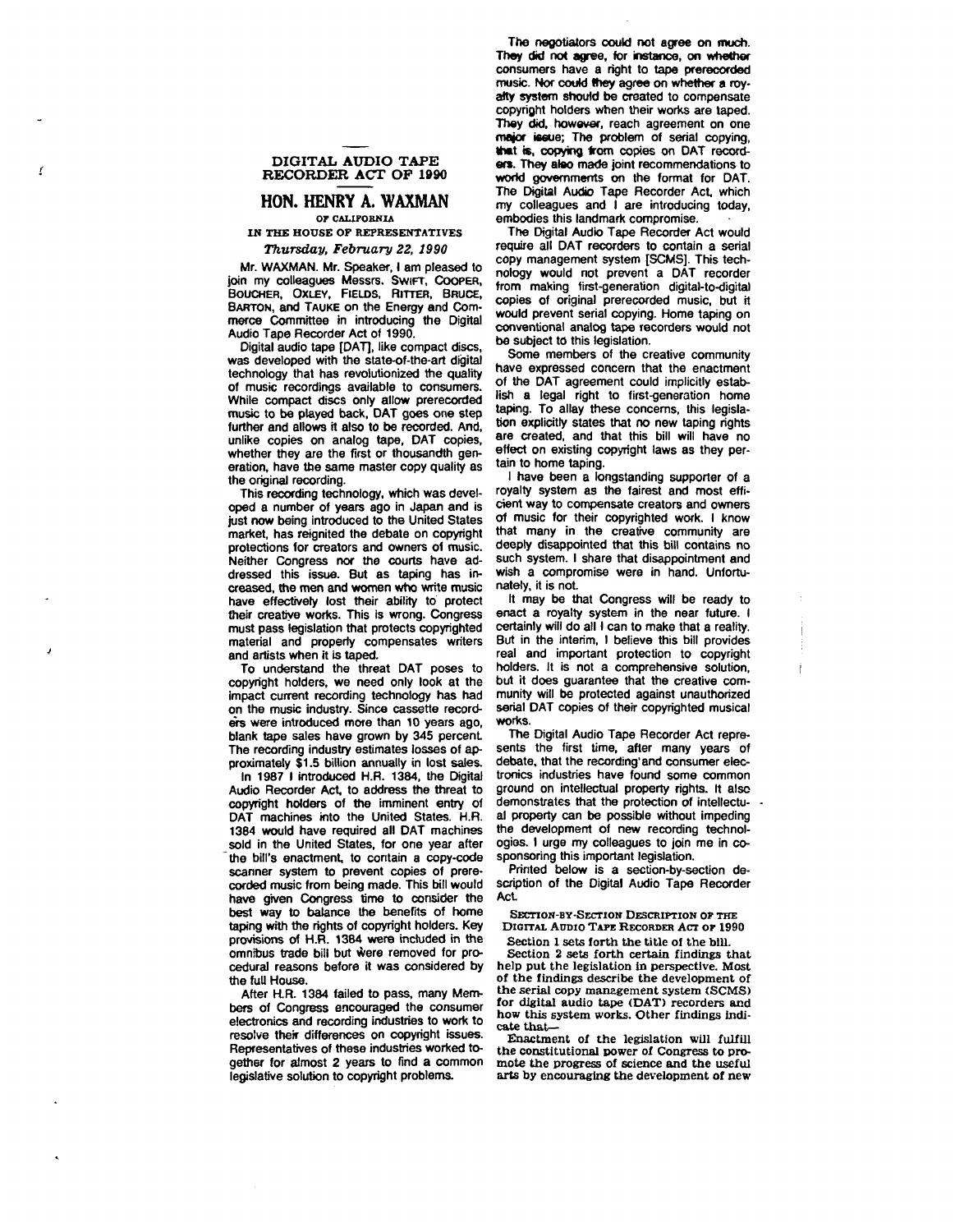technologically advanced products while providing protection for creators of copyrighted works;

Congress expects representatives of the consumer electronics and music industries to discuss copyright issues resulting from new technologies, including recordable and erasable compact disc players, to study possible approaches, and to make legislative recommendations for aplying SCMS or another system with greater copying restrictions than SCMS to these new technologies; and

Enactment of the legislation will not address or affect the legality of private home copying under copyright law and will not prejudice consideration of whether or not royalties should be levied for private home copying of copyrighted music.

As a group, the findings provide background helpful for interpreting the SCMS standards and specifications mandated for DAT recorders and help put congressional consideration of the legislation Into context.

Under SCMS, the circuitry which controls the functions of a DAT recorder will be programmed to read certain coding information accompanying the source material and, based on the particular combination of codes it reads, will not prevent unrestricted copying, will not prevent copying but label the copy with a code to restrict further digital-to-digital copying, or disallow such copying. Under this system, a DAT recorder will not prevent the making of first-generation digital-to-digital copies of original prere-<br>corded music and other material from compact discs, prerecorded DAT cassettes, digital broadcasts, and other digital sources entering through a digital input, but will prevent the making of second-generation digltal-to-digital copies of the copies. In recognition of the fact that a DAT recorder is presently unable to determine whether original prerecorded music or other material entering through an analog input has been coded for copyright protection, a DAT recorder will not prevent the making of a first-generation and a second-generation digital-todigital copy of the source material, but will prevent the making of a third-generation<br>digital-to-digital copy of the second-genera-<br>tion copy. In the even that technological de-<br>tion copy. In the even that technological developments permit the circuitry of a DAT recorder to identify copyrighted material entering through an analog input, equiva-<br>lent limitations on digital copies of copies lent limitations on digital copies of copies<br>should apply, but there will be no limitation<br>paterial digital copying of apple material on serial digital copying of analog material not coded for copyright protection.

Home taping on conventional analog tape recorders will not be subject to SCMS. Thus, home taping on analog tape recorders<br>iil remain unaffected by this legislation.

111 remain unaffected by this legislation. Section 3 governs the manufacture and distribution of DAT recorders and phonrecords. Subsection (a)(1) provides that no person may manufacture or distribute a DAT recorder or digital audio interface device that does not conform to the standards and specifications to implement SCMS set forth in the technical reference document or established under an order by the Secretary of Commerce. (For purposes of this section, "manufacture or distribute" is defined broadly in subsection (f) to mean to manufacture, assemble, sell, resell, lease, or distribute in commerce, or to offer to do any of these in commerce.)

Subsection (a)(2) provides that, if the Secretary of Commerce approves standards and specifications under section 4(b)(3) to implement SCMS for source material in the analog format, then no person may manufacture or distribute a DAT recorder or digital audio interface davice that fails to conform to such standards and specifications. At present, a DAT recorder is unable to determine whether original prerecorded music or other material entering through an analog input has been coded for copyright protection. Industry representatives are at work, studying the technical feasibility of implementing a system that would carry the copyright code in the analog, as well as the digital, format. If they develop a technical solution and if the Secretary then makes the required determination, future models of DAT recorders will have to implement the new technology before they may be sold in the United States.

Subsection (b) proscribes circumvention of SCMS. It provides that no person may manufacture or distribute a device, or offer to perform a service, the primary purpose or effect of which is to avoid, bypass, remove, deactivate, or otherwise circumvent any program or circuit that implements, in whole or in part, SCMS in DAT recorders. Thus, the legislation is aimed at the sale of so-called "black boxes" and computer programs that will defeat the system, as well as at persons<br>operating a service to circumvent the operating a service to circumvent system.

Subsection (c) exempts professional model DAT recorders from the coverage of the legislation. This subsection contains a number of criteria for determining whether a particular device qualifies as a professional model. The intent is threefold: to ensure that recording professionals, such as musicians, recording studio engineers, broadcasters, and cable operators, may purchase DAT recorders that are not limited in their recording ability; to provide manufacturers with guidance for designing and marketing models for use by recording professionals; and to ensure that this exception does not become a loophole by which the unscrupu-<br>lous seek to market "professional" models<br>to consumer to consumers through traditional consumer

outlets. Subsection (d) provides that no person may encode a phonorecord of a sound recording with inaccurate information relating to the category code, copyright status, so as to improperly affect the operation of so as to improperly affect the operation of<br>SCMS. This provision, however, does not re-<br>suite any person to encode a phonorecord quire any person to encode a phonorecord<br>so as to claim copyright protection. That re-<br>mains a decision for each convright holder mains a decision for each copyright holder

Subsection (e) provides that a person who Subsection (e) provides that a person who<br>transmits or otherwise communicates to the<br>nublic in digital form the convright status public in digital form the copyright status<br>of a sound recording must do so accurately. This provision does not require broadcasters or cable operators to transmit sound recordings in a particular digital format or to othings in a particular digital format or to oth-erwise transmit Information about the category code, copyright status, or generation status of a sound recording. Rather, it only requires that information about the copy-<br>right status of a sound recording be accuright status of a sound recording be accu-<br>rate if it is transmitted or othewise commu-<br>nigated nicated.

Section 4 sets forth the mechanisms for implementing SCMS in DAT recorders and digital audio interface devices. Subsection (a) provides that within 10 days following enactment of the legislation, the Register of Copyrights must publish the technical reference document in the Federal Register. The proposed text of this document is attached to this section-by-section description. It is a technical reference document that adopts certain of the standards proposed to the International Electrotechnical Commission (IEC) in "IEC 958: Digital Audio Interface" and "IEC XXX Part 6: Serial copy manasement system for consumer audio use DAT recorders." Irrespective of how the proposals are treated by the EEC, the standards and specifications set forth in the technical reference document are intended to be

determinative for purposes of defining the technical requirements of this legislation.

The technical reference document establishes two sets of standards and specifications. The first set governs the composition and specifications. The first set governs the composition of digital audio signals being sent to and received by a DAT recorder, known as the "Digital; Audio Interface Standard." The second set governs the recording functions of consumer model DAT recorders, to be known as the "Serial Copy Management System Standard" or the "SCMS Standard."

Subsection (b) contains three "safety valve" mechanisms, all triggered upon petition of an interested party, to Implement SCMS differently than provided for in the technical reference document. Upon receipt of a petition and before issuing an order under this provision, the Secretary of Com-merce must consult with the Register of Copyrights. The first mechanism provides the Secretary with the authority to issue an order permitting in commerce DAT recorders that possess the functional characteristics of SCMS and are compatible with SCMS as prescribed under the technical reference document, but which do not meet all of the standards and specifications set forth in the technical reference document. The intent is to have a mechanism by which the Secretary can remedy any technical problems that develop in implementing SCMS using the technical reference document and to permit other technologies which may be developed which implement SCMS in some other way. The second provision gives the Secretary the authority to issue an order permitting In commerce DAT recorders that meet a new set of standards and specifications to implement SCMS, in the event that the overall standards for DAT recorders or digital audio Interface devices are no longer applicable and are revised in the future. The third provision provides the Secretary with the authority to approve standards and specifications for applying SCMS to source material in the analog format in an equivalent manner as source material in the digital format.

Section 5 establishes remedies for violations of the legislation. Subsection (a) provides that an aggrieved person or the Attorney General may bring a civil action, to redress a violation of section 3. Subsection (b) provides the court with authority to grant injunctions, award damages, direct the recovery of costs, and grant such other equitable relief as it may deem reasonable.

Subsection (c) sets forth mechanisms for calculating damages, subject to a limit of \$1 million per judgment as established under paragraph (1). An aggrieved person has the option of recovering actual damages or statutory damages, subject to this limit. Paragraph (2) provides the court with the authority to make an additional award of damages, up to a maximum of an additional \$5 million, if it determines that a violation of section 3 was committed willfully and for purposes of direct or indirect commercial advantage or private financial gain. Paragraph (3) gives the court the discretion to lower the damage award to \$250 if it finds that the violator was not aware and had no reason to believe that his or her acts constituted a violation of section 3.

Subsection (d) provides the court with authority to impound devices that the court has reasonable cause to bslieve do not comply with section 3.

Subsection (e) limits the authority cf a court to issue a temporary or preliminary injunction against the distribution of DAT recorders labeled as professional models. The court only may do so if it finds that the